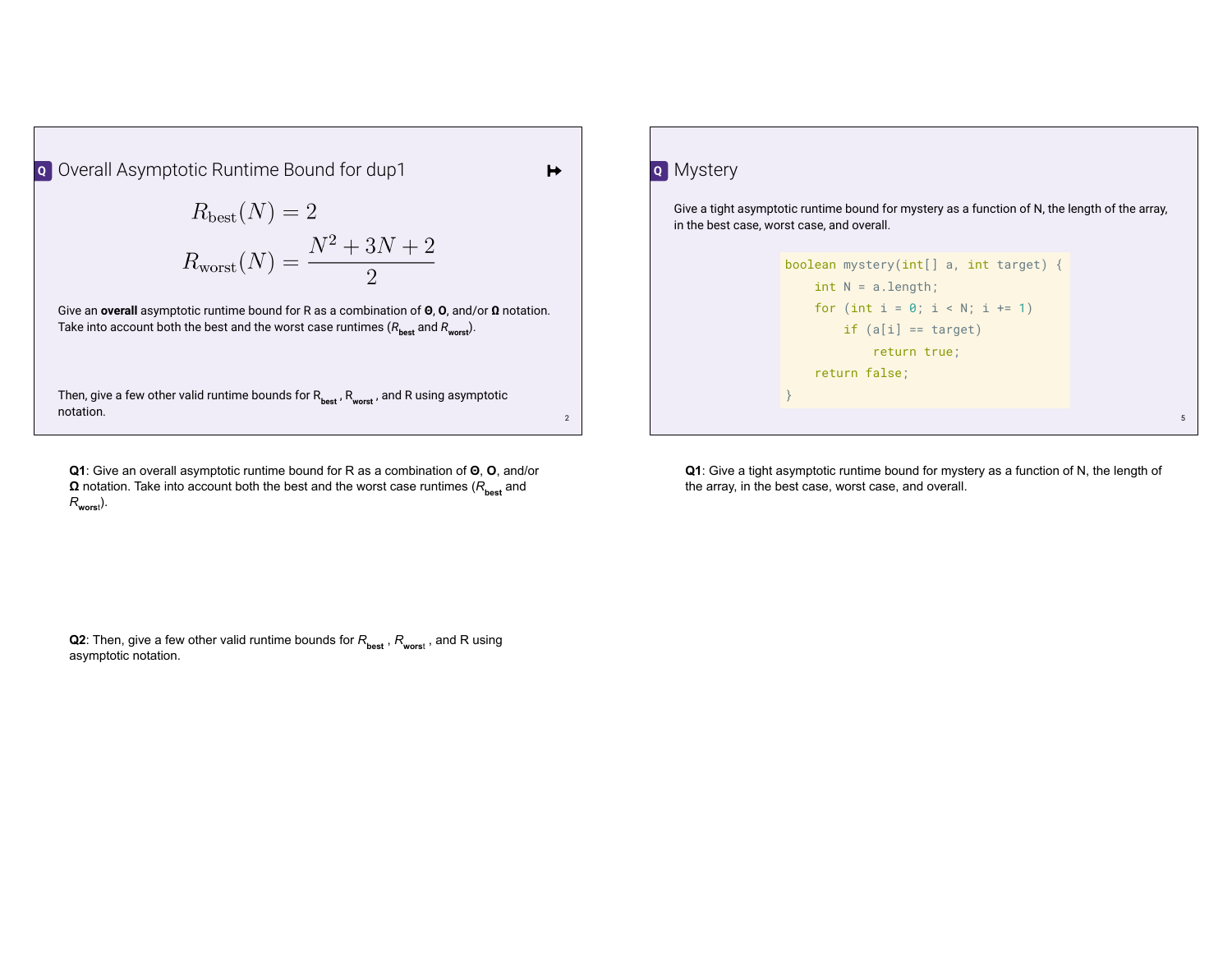

## Repeat After Me… There is no magic shortcut for these problems (except in a few well-behaved cases). Know these two summations since they're common patterns.  $1+2+3+4+\cdots + Q = \frac{Q(Q+1)}{2}$   $\in \Theta(Q^2)$  $1+2+4+8+\cdots+Q=2Q-1$  $\in \Theta(Q)$ **Strategies**. 1. Find the exact count of steps. (row index) 2. Write out examples. (outer loop index) 3. Use a geometric argument–visualizations!  $n$  (column index) 8 Numerical Linear Algebra (Lloyed N. Trefethen, David Bau, III/SIAM)

Real world programs are often messy and difficult to model.

**?**: What's different between these two summations?

**?**: How did we apply these strategies to analyze printParty?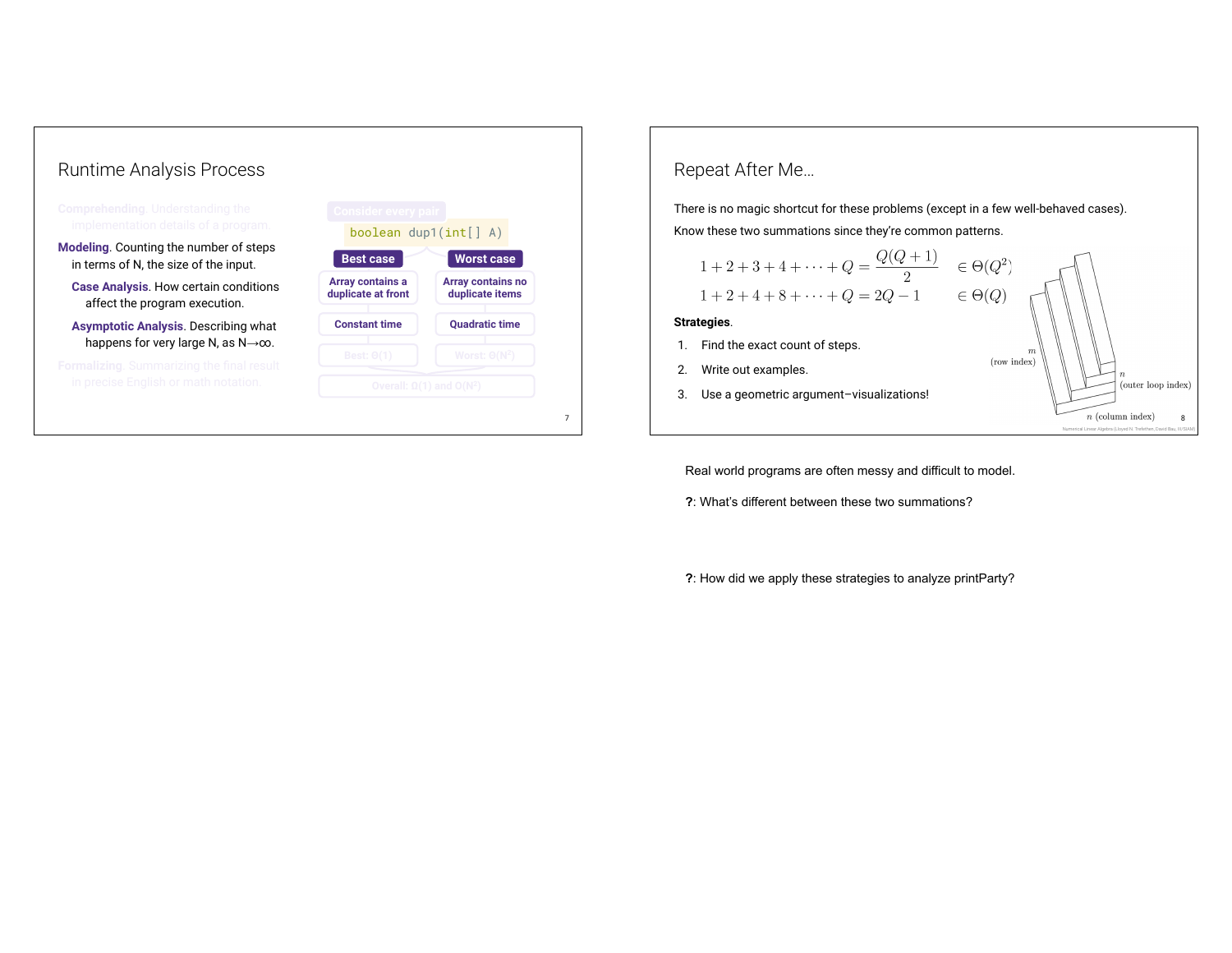

**?**: What happens when N is less than 10000? What happens when N is greater than 10000?

**?**: What is the asymptotic variable in this problem?

**Q1**: Give the order of growth of the runtime in Θ notation as a function of N. Your answer should be simple with no unnecessary leading constants or summations.

| Runtime: f1<br>$\mathbf{o}$ |                                                                                                                                                                                                                                         |    |
|-----------------------------|-----------------------------------------------------------------------------------------------------------------------------------------------------------------------------------------------------------------------------------------|----|
|                             | public static void $f1(int N)$ {<br>for (int i = 1; i < N; i *= i)<br>System.out.println("hello");<br>for $(int i = 1; i < N; i \ne 2)$<br>System.out.println("hiya");<br>for $(int i = 1; i < N; i += 1)$<br>System.out.println("hi"); |    |
|                             |                                                                                                                                                                                                                                         |    |
|                             |                                                                                                                                                                                                                                         | 11 |

**Q1**: Give the order of growth of the runtime in Θ notation as a function of N. Your answer should be simple with no unnecessary leading constants or summations.